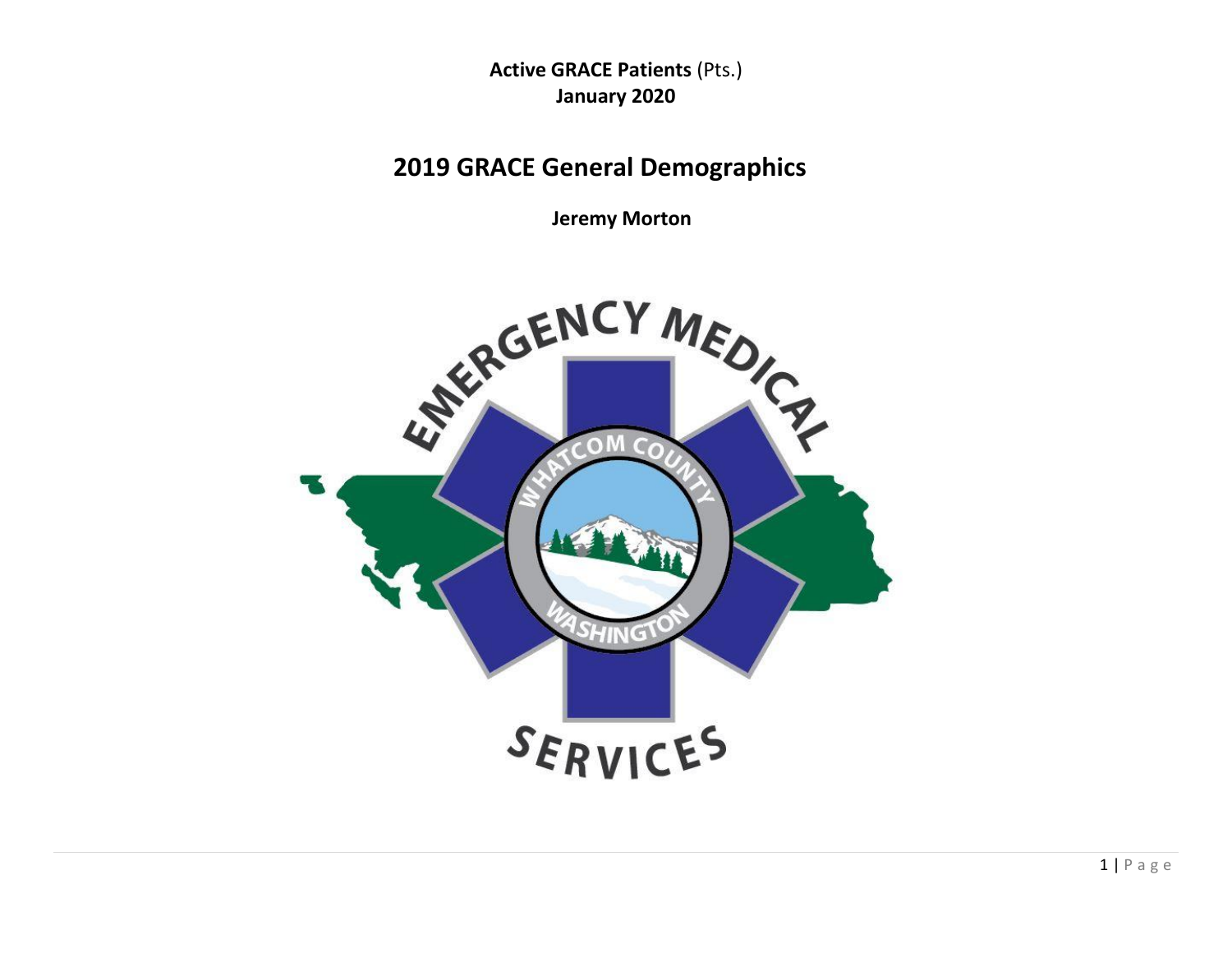## **Active GRACE Patients** (Pts.) **January 2020**

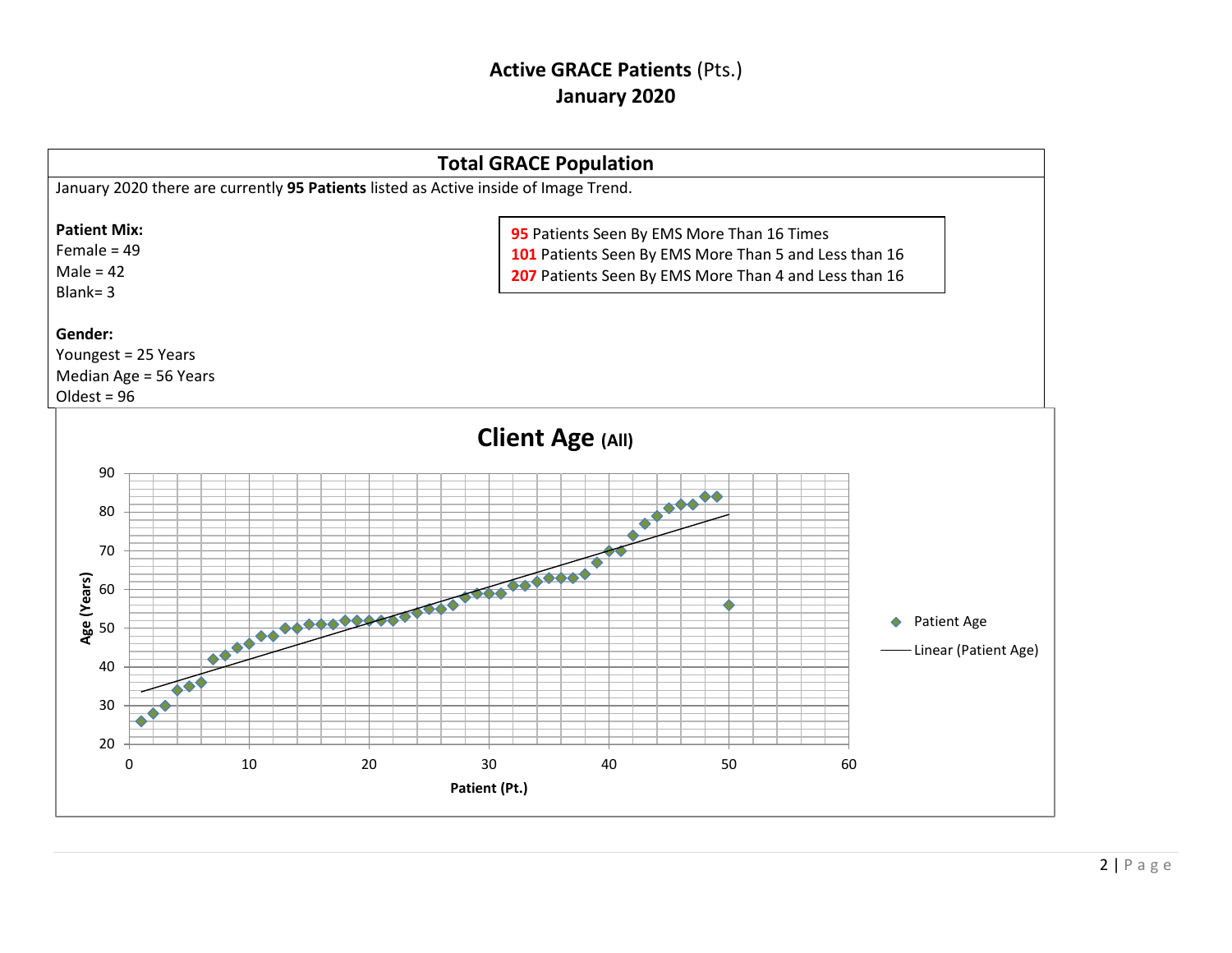**Active GRACE Patients** (Pts.)

**January 2020**

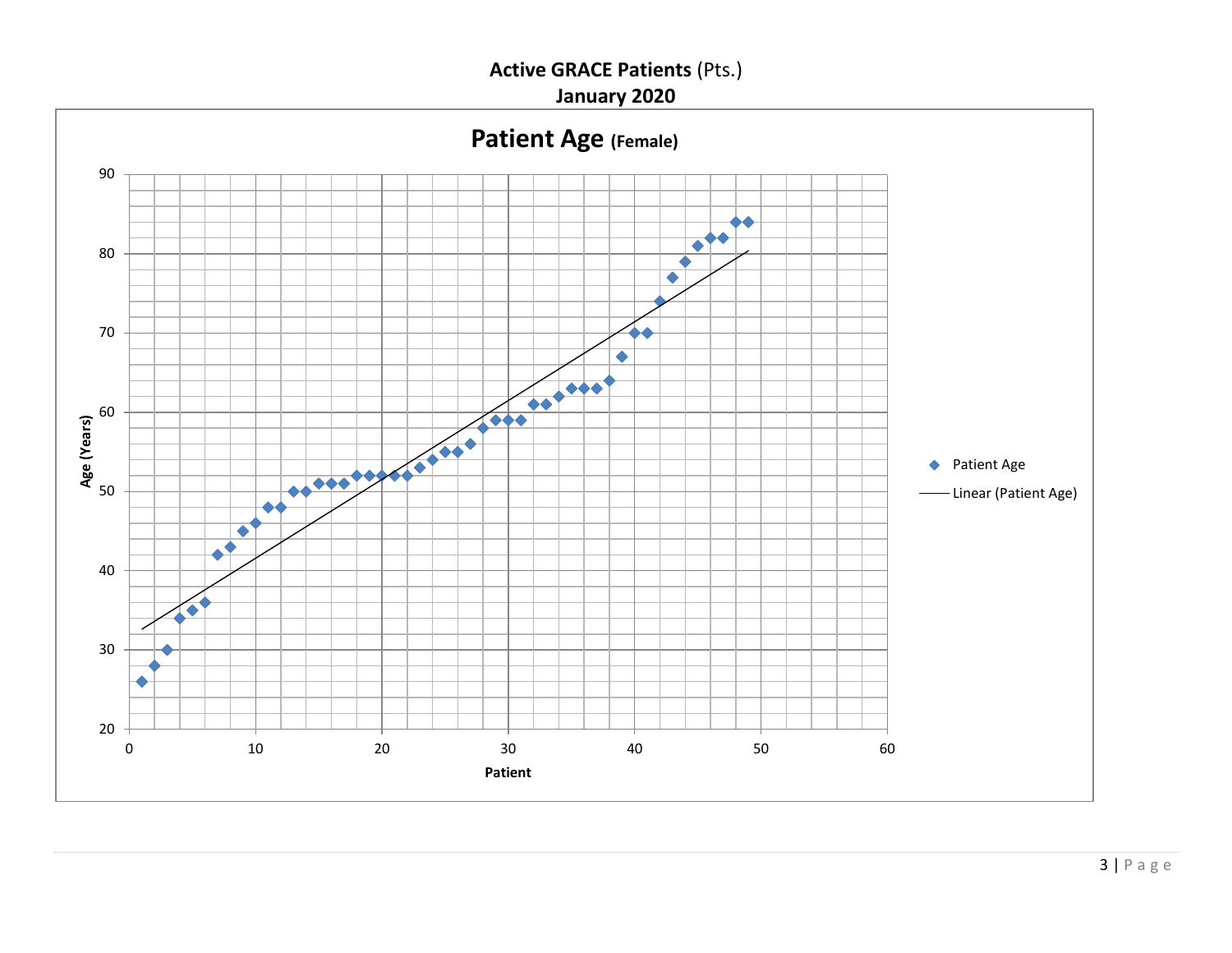**Active GRACE Patients** (Pts.)

**January 2020**

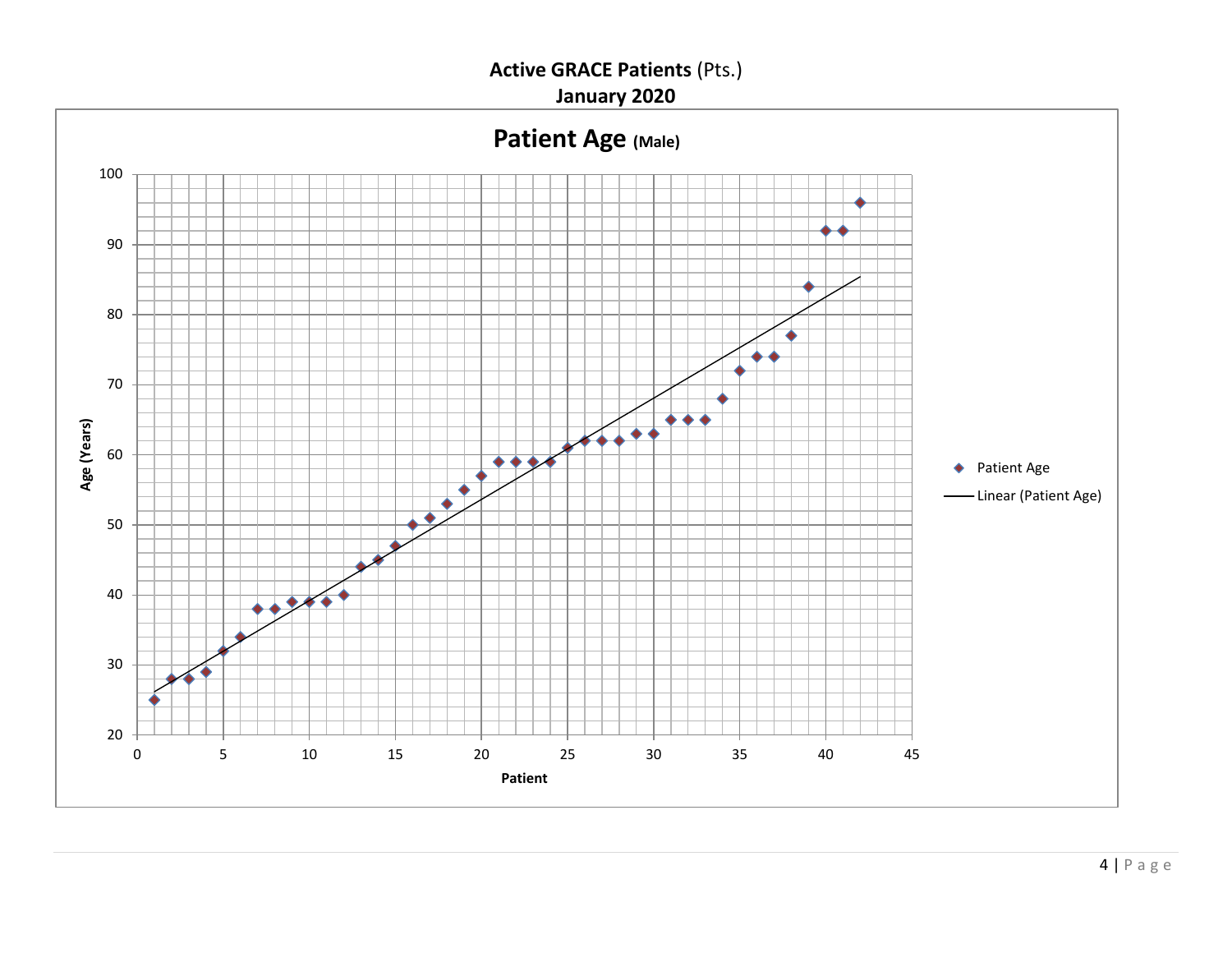## **Active GRACE Patients** (Pts.)

#### **January 2020**

## **Homelessness within the Active GRACE Population**

>Within the **95 Active** patients **39** are listed as homeless.

o **41.05%** of the active patients are listed as homeless.

>By **Agency** the majority of patients are listed as inside of the **Bellingham Fire** Agency.

- o Bellingham Fire has **34 Pts.**
- o North Whatcom Fire and Kendall FD14 both have **2 Pts.**
- o Ferndale FD7 has **1 Pt.**

>Of the Homeless population they are split evenly by Gender **19 Male** and **19 Female**. One patient has no gender identified.

o By Gender **50% are Male** while and the other **50% are Female**.

>In Terms of Comorbidity with homelessness for the 39 Patients.

- o 29% are **Mental Health**
- o 28% are **Substance Abuse**
- o 20% are **Law Enforcement**
- o 12% are **Chronic Medical**
- o 5% are **02**
- o 3% are **Aging and Disability**

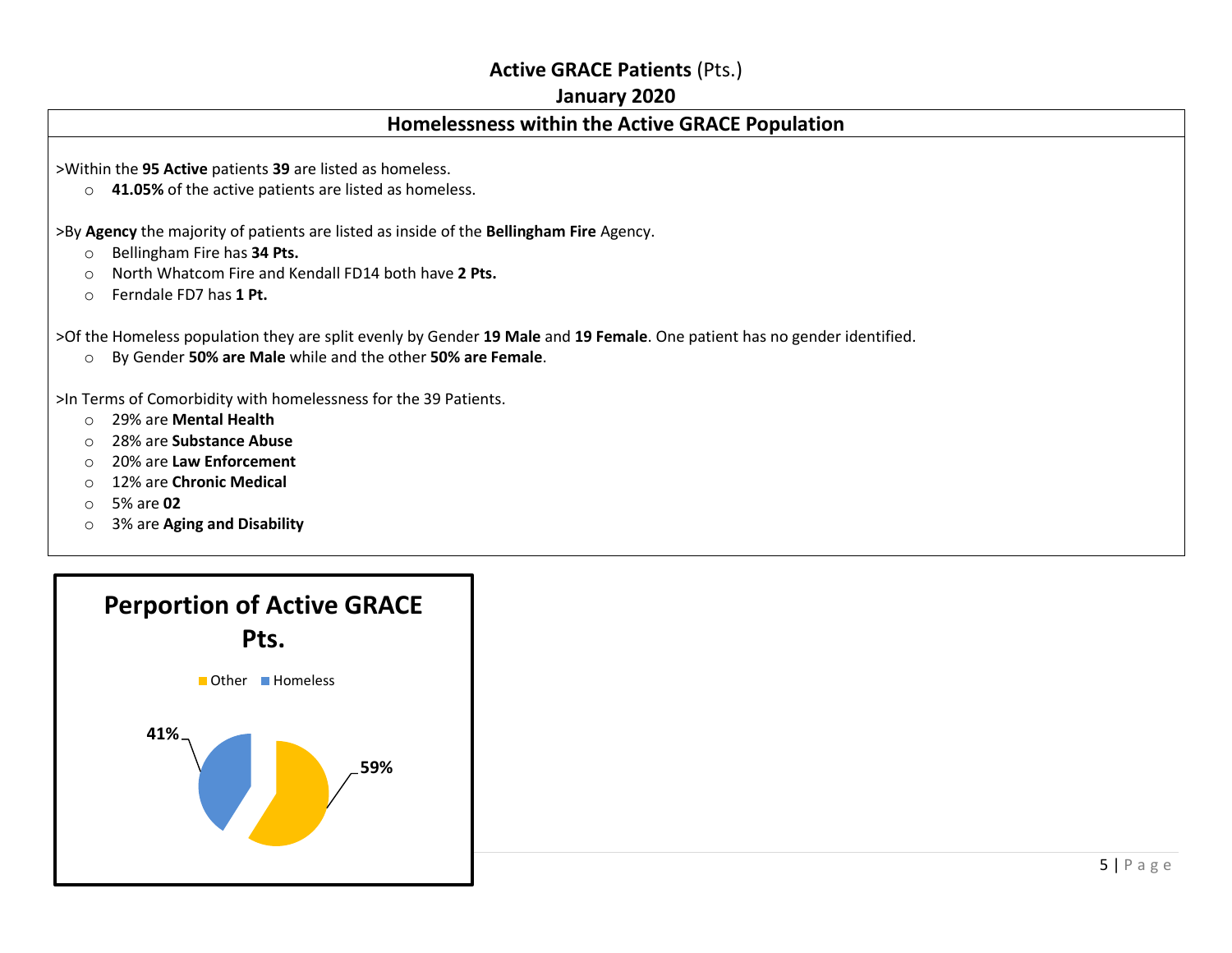### **Active GRACE Patients** (Pts.)

**January 2020**